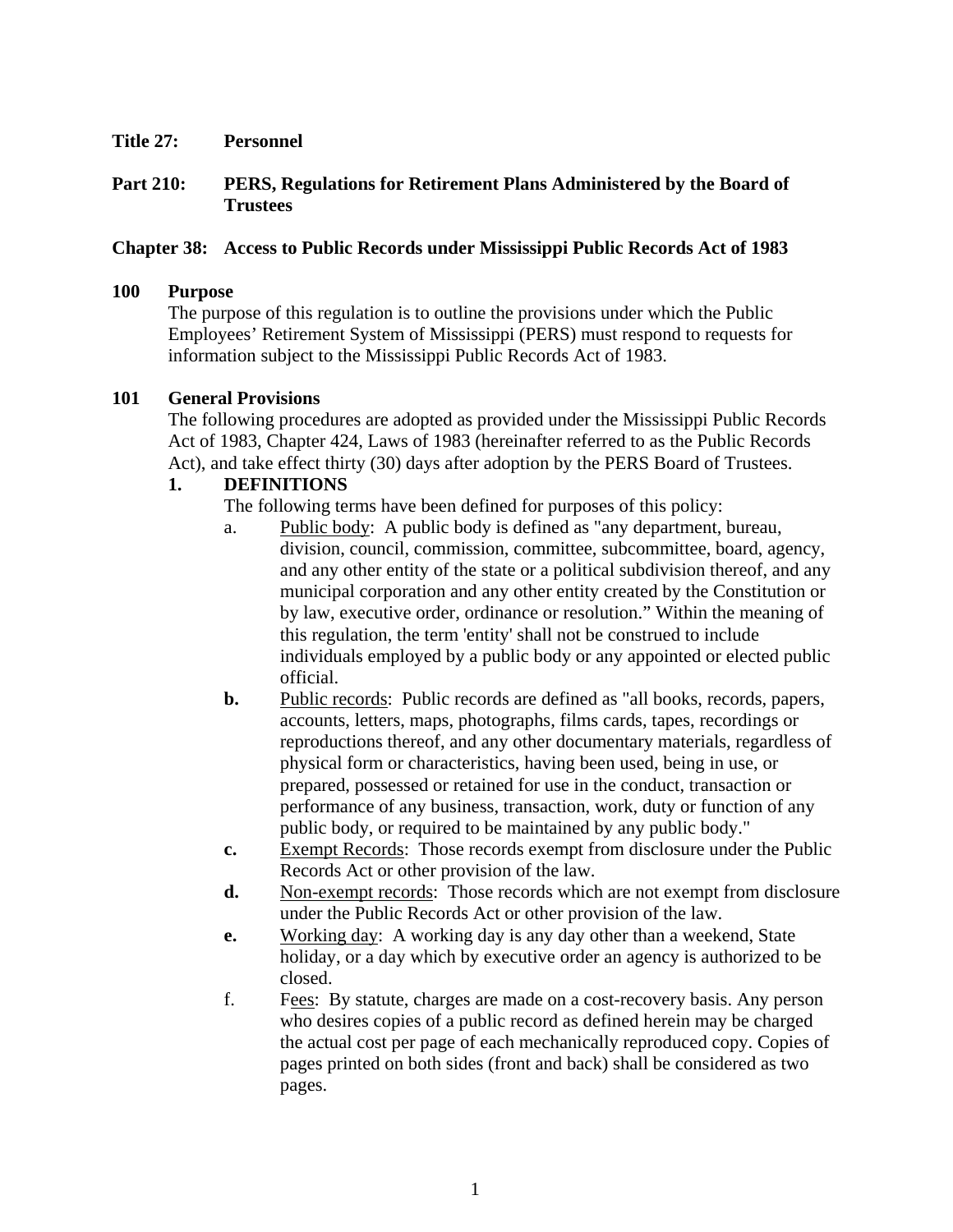- **(i)** If the searching, reviewing, or duplicating of documents or the separating of non-exempt material from documents, etc., containing exempt material requires more than one-quarter hour of work, the requesting party may be charged for the work time above one-quarter hour in addition to a mechanical reproduction charge of twenty-five cents (\$.25) per page for any copies desired. The charge, if any, for the hours shall be based upon the hourly salary of the lowest paid employee qualified and available to do the job.
- **(ii)** In the event the public record is available in computer files and can be obtained through computer use, the requesting party may be charged the cost for the computer use, including programming time and actual computer time as well as any other costs incurred. This charge, if any, will be determined by PERS.
- **(iii)** Requests for any information from records which are stored off site will be subject to additional actual costs as incurred in retrieving such information from, and returning information to, storage.
- **(iv)** Mailing costs calculated at the applicable United States Postal Service rates shall be charged where appropriate. The cost of mailing a notice to third parties via certified mail, return receipt requested, shall be charged to persons requesting the public records. Actual costs for shipment by other than United States Postal Service shall be charged to the person requesting the special shipment.
- **(v)** Fees established by this rule may be waived or reduced upon a determination that such waiver or reduction is in the public interest because furnishing the information is considered as primarily benefiting the general public. Persons seeking such waiver or reduction may be requested to submit a written statement setting forth the intended purpose for which the records are requested or otherwise indicate how disclosure would primarily benefit the public. Determinations regarding waiver or reduction of fees under this provision are solely within the discretion of the PERS.

## **2. PROCEDURES FOR RECORD REQUESTS**

- **a.** All requests for access to or copies of a public record shall be in writing and shall specify what record is being sought as well as the name, address, and contact information of the individual and/or organization requesting the record. Requests shall be addressed to the Executive Director of the Public Employees' Retirement System of Mississippi. Request forms are available in the PERS office.
- **b.** PERS shall respond in writing within seven (7) working days from the date of receipt of the request. If PERS is unable to produce the requested record by the seventh working day after receipt of the request, PERS will provide a written explanation to the requestor stating that it will be produced and specifying why the records cannot be produced within the seven-day period. Unless otherwise agreed to, PERS shall provide the requested information within fourteen (14) working days of receipt of the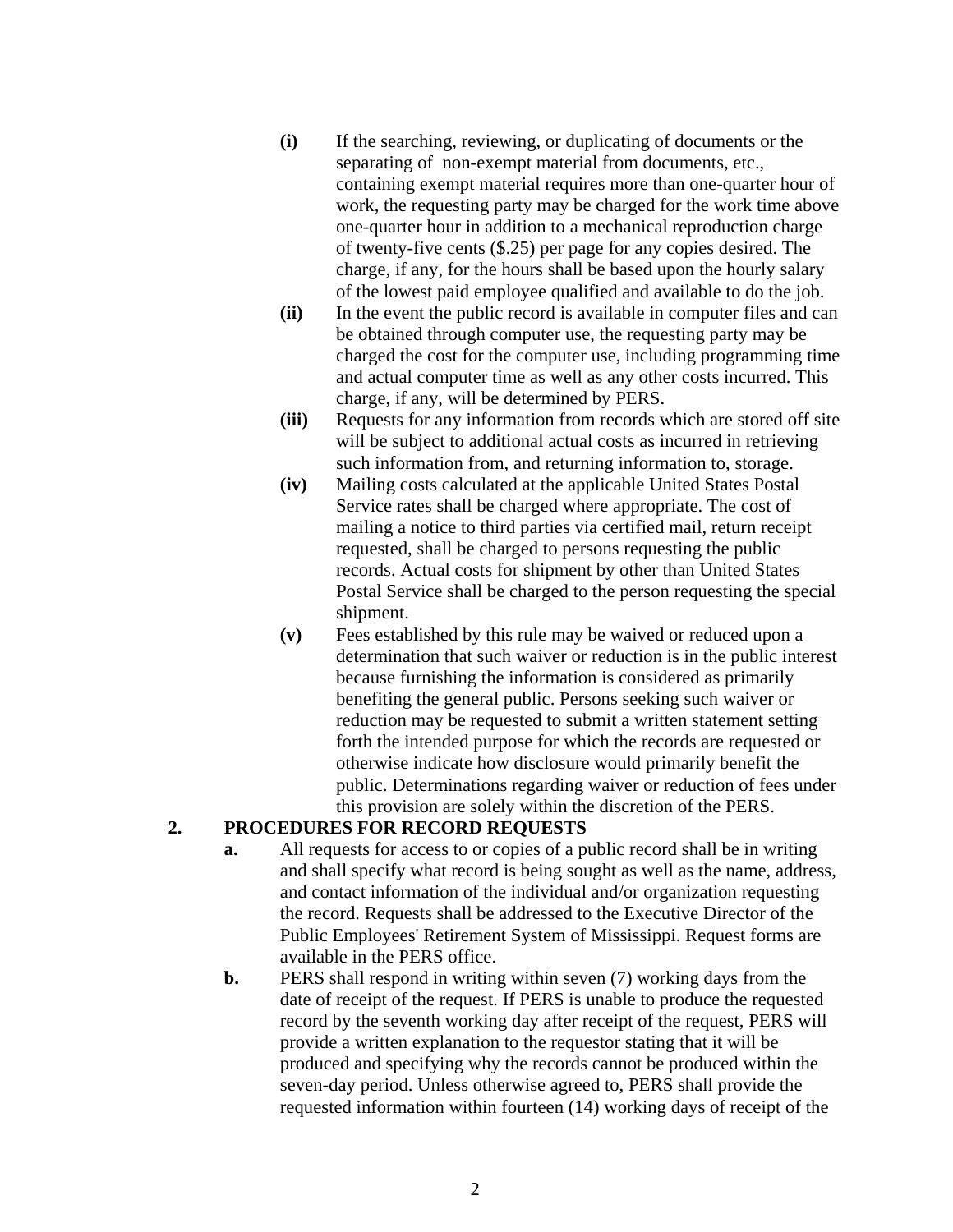original request. Requests for information in storage will be provided within seven (7) days of availability of such records to PERS. Denials shall be in writing and shall contain the specific exemption relied upon for the denial. Copies of all denials shall be maintained on file by PERS for not less than three years from the date denial is made.

- **c.** Access to non-exempt records will be allowed in the PERS office during regular business hours, Monday through Friday, 8:00 a.m. to 5:00 p.m., excluding legal holidays, in a manner and to the extent that such access does not interfere with the normal business operations of PERS.
- **d.** If any public record which is held to be exempt from disclosure contains material which is not exempt, PERS shall separate or redact the exempt material and make the non-exempt material available for examination and/or copying.
- **e.** When fees are appropriate as specified in Section 101.1 of this regulation, the fees must be paid prior to PERS' compliance with the request. Cash, money orders, cashier's checks, personal or company checks will be accepted in payment for fees under Section 101.1. Payment by personal or company check will be accepted subject to clearance within seven (7) working days.
- **f.** Non-exempt records furnished to PERS by third parties which are not public bodies as defined in the Public Records Act, but which contain trade secrets or confidential commercial or financial information will not be released until notice to the third parties has been given. The records shall be released in seven (7) days from expiration of the time as provided in 101.3, unless the third party obtains a court order protecting the records as confidential.
- **g.** The Executive Director of PERS or his or her designee has the authority to specify the mode, manner, time and place of access.

# **3. EXEMPT RECORDS**

Any record expressly exempt from the Records Act, or any record specifically declared to be confidential or privileged by any Mississippi statute, case law, or constitutional provision, shall not be submitted to mandatory inspection and copying. Those records which are specifically exempt by statute and which fall within the possession of PERS include, but are not limited to, the following:

- **a.** The name, address or contents of any individual member records without the prior written consent of the individual to whom the record pertains;
- **b.** Personnel records and applications for employment, except those which may be released to the person who made the application or with the prior written consent of the person who made the application. This shall not be construed to prohibit the disclosure of the following information about employees: name, date of employment, length of employment, qualifications, and salary;
- **c.** Test questions and answers which are to be used in employment examinations;
- **d.** Letters of recommendation respecting any application for employment;